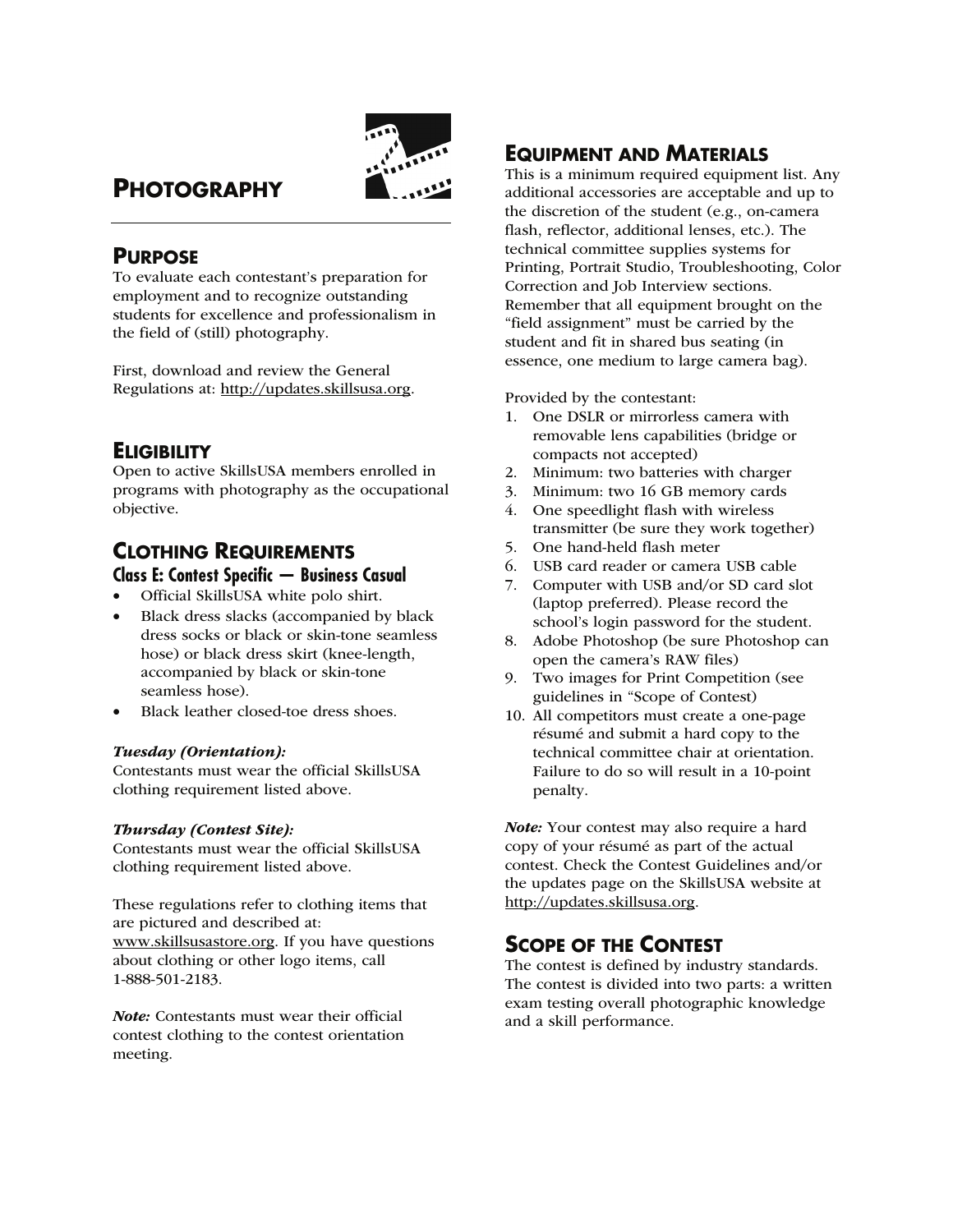### **Knowledge Performance**

The contest will include a written knowledge exam that assesses the overall photographic knowledge through a series of multiple-choice questions.

### **Skill Performance**

The contest will include a series of hands-on performance activities assessing overall photographic mechanics and techniques.

### **Contest Guidelines**

- 1. Written Test: This test has a series of multiple choice questions that cover some of the following topics:
	- a. History of Photography (iconic photographers and advancements in technology)
	- b. Exposure controls and their effects on images
	- c. Lens choices given a photographic situation (sports, jewelry, studio portraits, etc.)
	- d. General terminology
	- e. Photoshop tools, workflow, processes, etc.
- 2. Field Assignment: The assignment evaluates the contestant's creative ability and adherence to contest guidelines. Contestants are brought to an undisclosed location to capture images based on a theme chosen by the technical committee. Contestants will then choose their best images and apply global edits and light editing before producing a contact sheet for judging. Scoring is based on:
	- a. Technical: exposure and focus control
	- b. Creative: overall use of composition, lighting, impact, etc.
	- c. Level of editing (edits must be global in nature and must not be overdone)
	- d. Contestant's adherence to time limits, location and theme
- 3. Conceptual Assignment: Contestants will use Adobe Photoshop to combine a minimum of three images from their chosen field assignment to produce a creative conceptual piece of art. Very few parameters are put on this contest, as it is meant to evaluate creativity.
- 4. Portrait Studio: Students will be evaluated on their use and understanding of studio lighting (strobes). Scoring is based on, but not limited to:
	- a. Standard studio portrait lighting patterns (e.g., split, hatchet, Rembrandt, loop, butterfly, broad, short, etc.)
	- b. Light ratios (due to a variety of teaching methods, contestants will be given a "main" light aperture setting [e.g.,  $f/11$ ] and a stop difference for the "fill" light (e.g., two stops)
	- c. Use of a hand-held light/flash meter
	- d. Interaction with the model and posing quality
- 5. Commercial Studio: Due to the varying nature of subject, students' commercial images will be evaluated on the final photograph. Judging is based on, but not limited to:
	- a. Product placement
	- b. Lighting of product
	- c. Clarity of product name
	- d. Use of props
	- e. Overall creativity and impact of image
- **6. Digital Editing:** Contestants are given images to manipulate in Adobe Photoshop. This contest evaluates the student's knowledge of professional editing techniques, including, but not limited to:
	- a. Selections and refine edge
	- b. Layer masks and adjustment layers
	- c. Green Screen extractions
	- d. Color correction
	- e. Resizing layers
	- f. Correct naming and formatting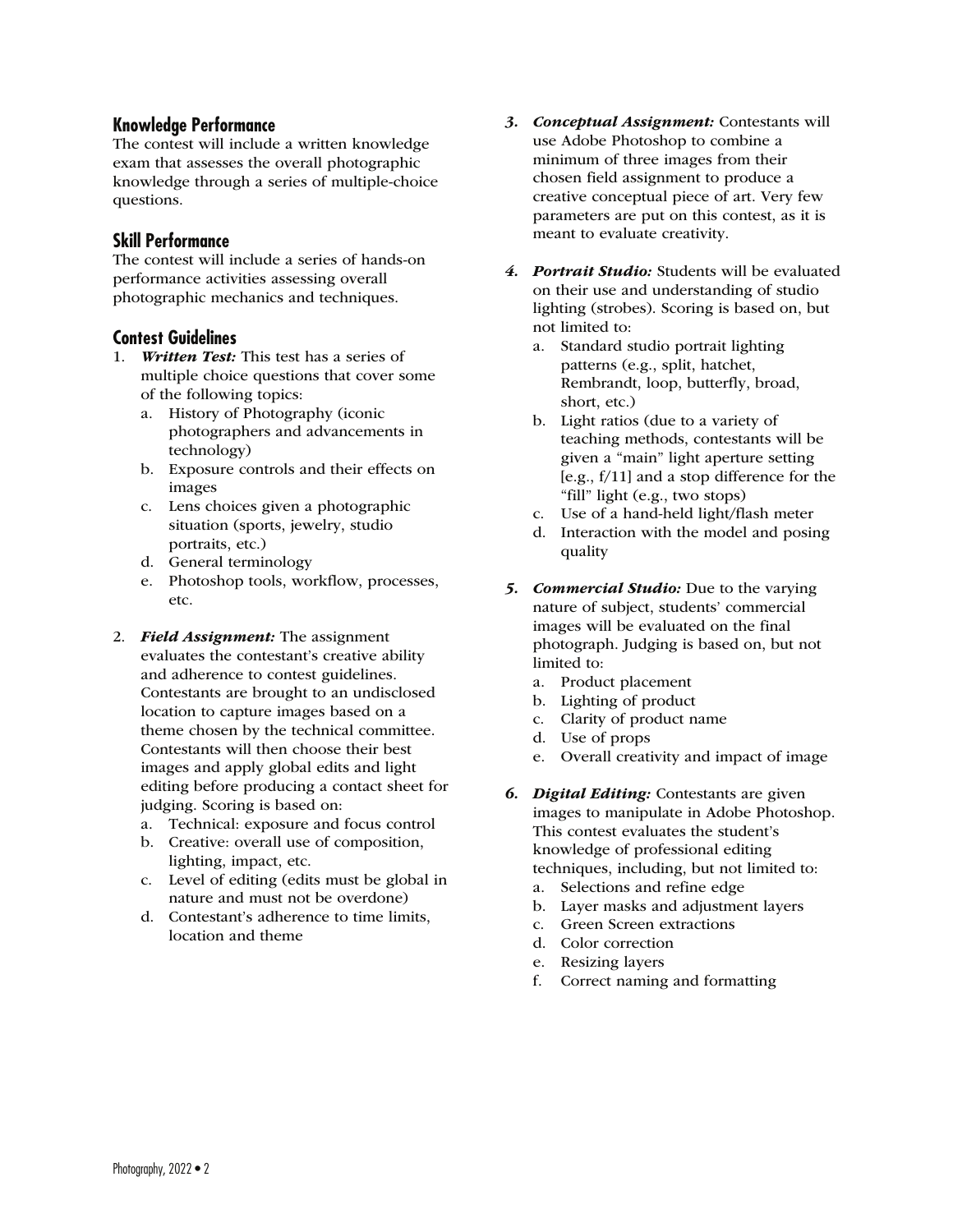- 7. Troubleshooting: Contestants will be shown a series of images that have issues commonly found in today's digital processing. Contestants must correctly identify these problems from the list provided. These problems include but are not limited to:
	- a. Chromatic aberration
	- b. Barrel distortion
	- c. Aliasing
	- d. White balance
	- e. Halos
	- f. Posterization
	- g. JPEG artifacts
	- h. Parallax
- 8. Print Competition: Contestants must submit two prints produced before the competition in any category of their choice. Prints will be on public display and must not contain any questionable content including but not limited to: drugs, sex, violence, illegal activity, etc. Prints must adhere to the following criteria:
	- a. Print size must be an 11"x14" or  $10"x15"$
	- b. Both prints must be mounted to a 16"x20" black foam core board (¼" thick) with a 16"x20" black over mat
	- c. Each print must have a label placed on the back upper middle section that includes the following information:
		- 1. Contestant number (given at the contest)
		- 2. Cellphone number
	- d. Prints must be brought to the first orientation meeting of the contest (Tuesday, unless otherwise announced). Prints received after the meeting will receive a penalty
- 9. **Job Interview:** Contestants will be given an interview to assess their communication skills and overall job readiness.

## **Standards and Competencies**

#### **P 1.0 — Apply and implement overall photographic knowledge through a multiple-choice written test**

- 1.1 Identify advancements in photographic history
- 1.2 Define a variety of camera functions
- 1.3 Explain studio lighting patterns and settings
- 1.4 Define a variety of digital photographic terms and terminologies

### **P 2.0 — Apply the knowledge and skill needed to conduct a photographic field assignment and produce a contact sheet for judging**

- 2.1 Demonstrate technical proficiency in the areas of proper manual exposure and focus
- 2.2 Demonstrate artistic ability through use of standard rules of art and design including, but not limited to: rule of thirds, balance, leading lines, worm's/bird's eye, etc.
- 2.3 Demonstrate an ability to capture images that adhere to the "theme" of the assignment
- 2.4 Demonstrate the ability to format, edit and save the contact sheet using contest guidelines

### **P 3.0 — Apply the artistic techniques to manipulate multiple images in a free-form conceptual assignment**

- 3.1 Demonstrate the ability to use various manipulative tools in Adobe Photoshop
- 3.2 Show an ability to adhere to contest guidelines by using the minimum number of chosen "field assignment" images for this assignment stated by the chairperson
- 3.3 Show a creative relationship between the elements used in the assignment

### **P 4.0 — Apply the knowledge and skill needed to create a standard studio portrait or commercial image**

- 4.1 Show an understanding of proper lighting patterns on a subject's face in a head-and-shoulder portrait (e.g., split, Rembrandt, loop, butterfly, broad, short)
- 4.2 Demonstrate the ability to professionally light and capture a product for use in a commercial ad
- 4.3 Demonstrate correct placement of main and fill lights
- 4.4 Demonstrate correct lighting ratios by the setting of main and fill lights (i.e., main light =  $f/8$  and fill light =  $f/4$ )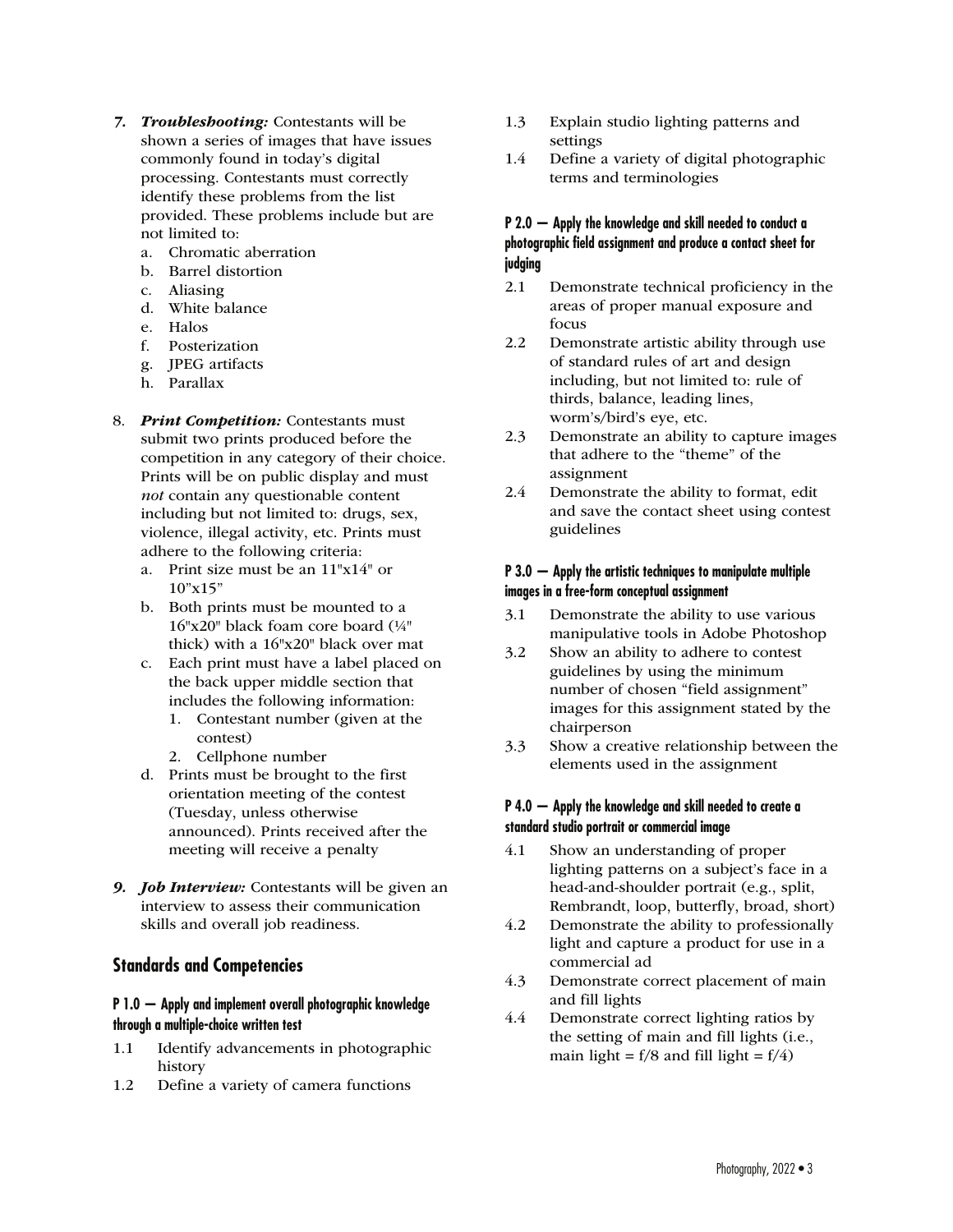- 4.5 Demonstrate understanding of correct camera settings (e.g., white balance, ISO, aperture, shutter speed)
- 4.6 Demonstrate the ability to correctly crop the image in-camera (e.g., head/product placement, horizontal/vertical)
- 4.7 Demonstrate the ability to professionally pose a portrait subject
- 4.8 Demonstrate the ability to use creative compositional techniques in creating a commercial image

#### **P 5.0 — Demonstrate the ability to use a variety of tools and techniques in Adobe Photoshop**

- 5.1 Apply the knowledge of manipulating a digital image through several techniques, including:
	- 5.1.1 Change orientation of an image
	- 5.1.2 Change image size and/or crop
	- 5.1.3 Use selection tools
	- 5.1.4 Transform selections
	- 5.1.5 Create layer masks
	- 5.1.6 Use adjustment layers
	- 5.1.7 Make tonal adjustments
	- 5.1.8 Save and correctly name file

#### **P 6.0 — Show the ability to identify common problems in the processing and printing of digital images**

- 6.1 Apply knowledge of troubleshooting digital images by distinguishing between a series of images. Examples may include:
	- 6.1.1 Identify over-exposure
	- 6.1.2 Identify blooming
	- 6.1.3 Identify aliasing
	- 6.1.4 Identify JPEG artifacts
	- 6.1.5 Identify noise
	- 6.1.6 Identify white balance incorrect setting
	- 6.1.7 Identify over-sharpening
	- 6.1.8 Identify color-fringing
	- 6.1.9 Identify posterization
	- 6.1.10 Identify under-exposure
	- 6.1.11 Identify camera shake
	- 6.1.12 Identify barrel distortion
	- 6.1.13 Identify halos
	- 6.1.14 Identify improper gamma
	- 6.1.15 Identify flash synch too fast
	- 6.1.16 Identify over saturation
	- 6.1.17 Identify perspective shift (keystoning)
	- 6.1.18 Identify HDR (over done)
- 6.1.19 Identify parallax
- 6.1.20 Identify dirty sensor
- 6.1.21 Identify clogged printer nozzle
- 6.1.22 Identify lens vignetting

### **P 7.0 — Apply the knowledge and skill to submit two portfolio prints that are consistent with the following criteria:**

- 7.1 Meet required image size of 11"x14"
- 7.2 Show ability to present all prints mounted to a black 16"x20" foam core board (¼" preferred)
- 7.3 Show ability to use black over mat on each print
- 7.4 Demonstrate technical proficiency through proper exposure, focus, etc.
- 7.5 Demonstrate artistic ability through use of standard rules of art and design such as rule of thirds, leading lines, texture and use of positive-negative space

### **P 8.0 — Demonstrate the knowledge skills necessary for a job interview**

- 8.1 Present a résumé for the interview
- 8.2 Present a digital or print portfolio of photographic work
- 8.3 Demonstrate an ability to communicate knowledge of the field of photography
- 8.4 Demonstrate soft skills necessary for the workplace

## **Committee Identified Academic Skills**

The technical committee has identified that the following academic skills are embedded in this contest.

### **Math Skills**

- Use fractions to solve practical problems.
- Use proportions and ratios to solve practical problems.
- Use scientific notation.
- Solve practical problems involving percentages.
- Apply transformations (rotate or turn, reflect or flip, translate or slide, and dilate or scale) to geometric figures.
- Make predictions using knowledge of probability.
- Make comparisons, predictions and inferences using graphs and charts.
- Solve problems using proportions, formulas and functions.